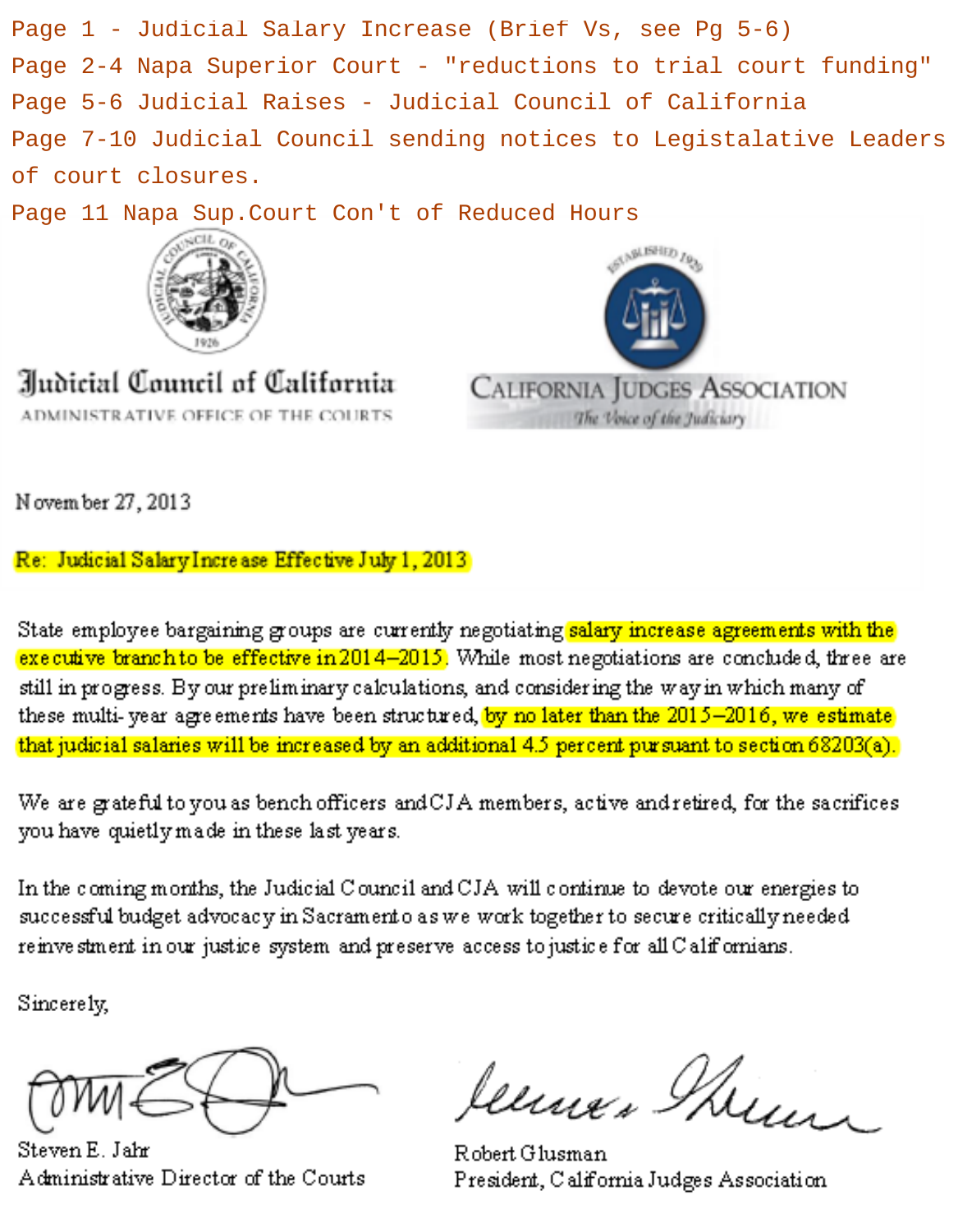

#### **Judges** Diane M. Price Rodney G. Stone Francisca P. Tisher Raymond A. Guadagni Mark S. Boessenecker

Commissioners Michael S. Williams Monique Langhorne-Johnson

Court Executive Officer Richard D. Feldstein

> **Telephone** (707) 299-11 00

Historic Courthouse 825 Brown Street Napa, CA 94559-3031 FAX: (707) 299-1250

Criminal Courthouse 1111 Third Street Napa, CA 94559-3001 FAX: (707) 253-4673

Juvenile Courthouse 2350 Old Sonoma Road Napa, CA 94559-3703 (site address onlyno mail delivery)

July 11, 2012

Jody Patel Interim Administrative Director Administrative Office of the Courts 455 Golden Gate Avenue San Francisco, CA 94102

Dear Ms. Patel:

In accordance with Government Code sections 68106 and 68108, the Napa Superior Court hereby provides notice of its intent to close its courthouses at  $2:30$  p.m. on Friday of each week beginning September 7, 2012, through the end of calendar year 2013. It also intends to close its courthouses for a full day on Christmas Eve and New Year's Eve in December 2012 and 2013. As such and in accordance with a Memorandum of Understanding with our represented employees, all staff will be furloughed during these closures as well as three other non-closure furlough days throughout the year. These actions are being taken in an effort to reduce court operations expenditures in response to the devastating effects of five straight years of trial court budget reductions by the State of California.

The court deeply regrets having to take these actions and only does so after exhausting all other alternatives to cope with multiple years of the statewide reductions to trial court funding. Since the beginning of the economic downturn in fiscal year 2008/09, the court has implemented between 9 and 12 staff furlough days each year, hiring freezes, and employee layoffs. In addition, it has reduced all supply and services expenditures to the bare minimum necessary to continue to operate. However, the state's unprecedented budget reductions announced and enacted after the state budget May revise of this year has made these actions necessary to continue to provide basic and necessary judicial services while continuing to function within our dramatically decreased funding level.

Please be assured that the court has chosen this course of action only after engaging in significant analysis and debate. Furthermore, we will continue to work closely with our local bar association and justice partners to take all reasonable actions necessary to lessen the

## **Superior Court of California Q!nunty nf Nnpn**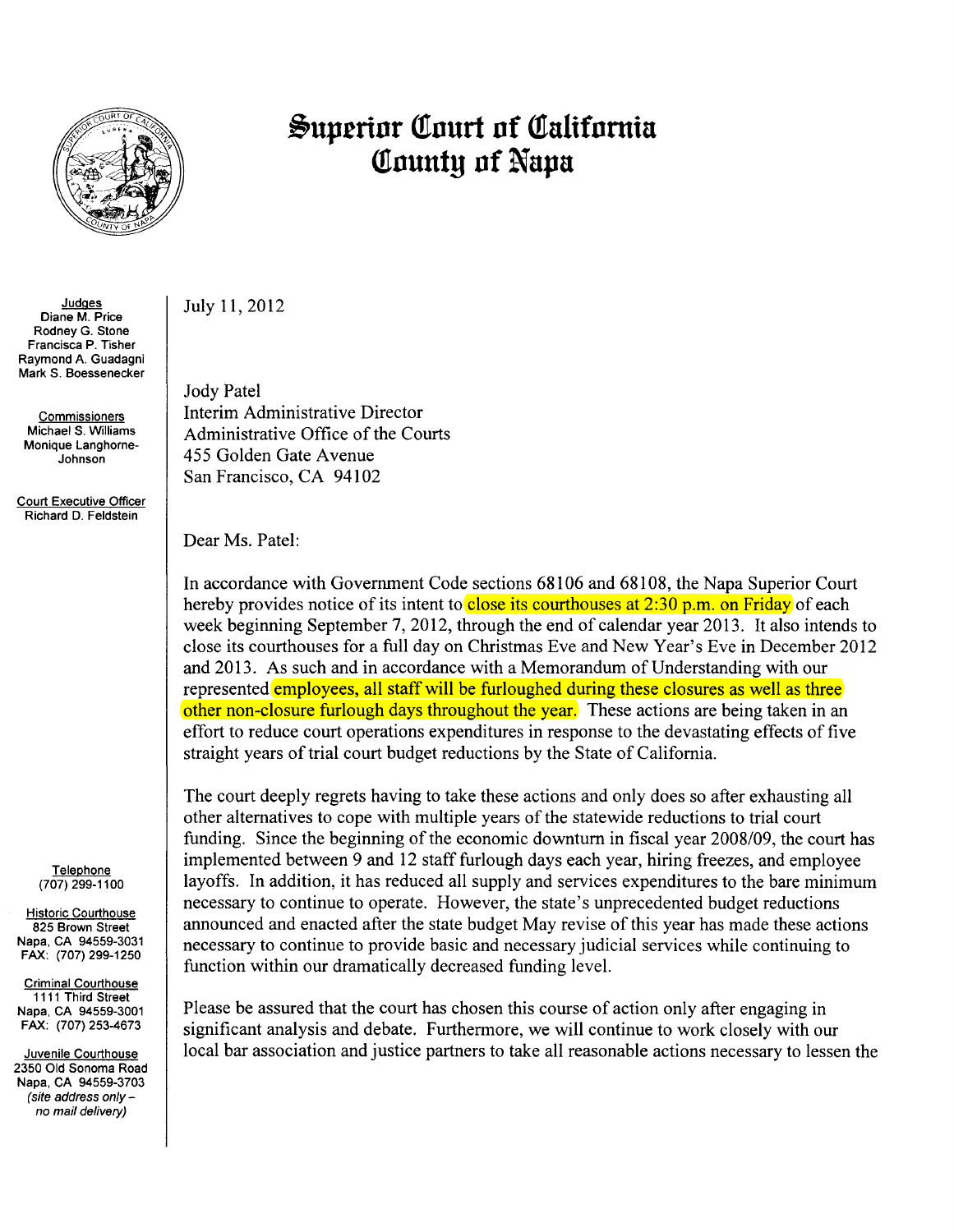Jodi Patel Page 2 of 2 July 11, 2012

impact of any such decisions on the community we serve. We sincerely hope that a statewide economic recovery will soon lead a reversal of these necessary measures.

Sincerely,

Richard D. Feldstein Court Executive Officer

rdf/crb cc: Hon. Diane M. Price, Presiding Judge Hon. Rodney S. Stone, Assistant Presiding Judge

Review of Facts and Findings:

Facts:

Judicial Council April 28, 2011 "The AOC has forwarded these six notices to the required legislative leaders." Napa Superior Court: Adds to the Notices being sent to Legislative Leaders.|

Findings:

Send as many notices to Legislative Leaders to give the appearance it is their fault for "depriving the court system"?

Personal Observation: Bonus time off for Judges and CEO, what a great system - right!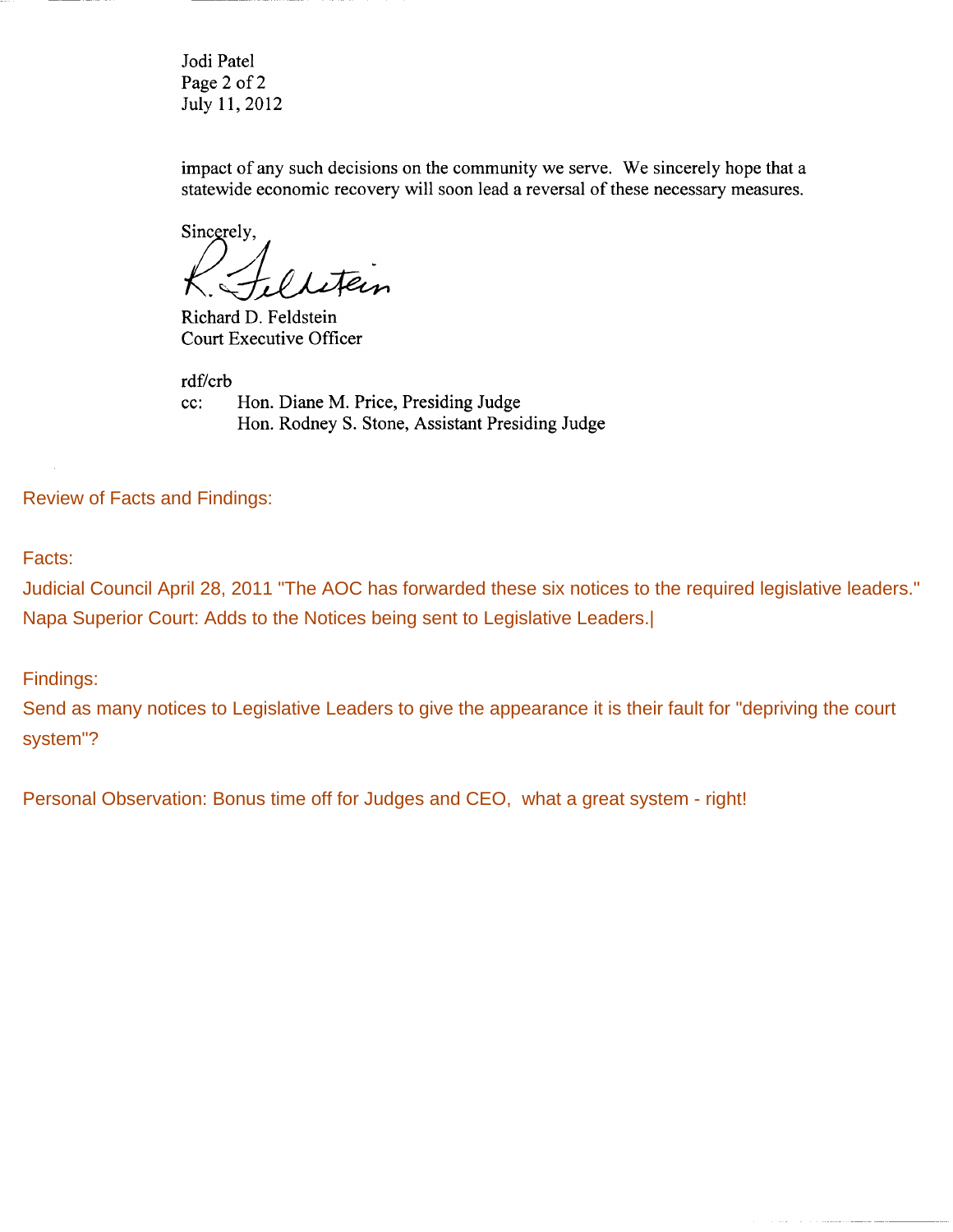

**.&uprrinr atnurt nf Qtalifnmia Qtnuuty nf Napa** 

# **NOTICE OF COURT CLOSURES**

The State of California's fiscal crisis has caused all government agencies to closely examine all operations and expenditures, and to evaluate cost efficiencies and effectiveness, wherever necessary. Despite the Napa Superior Court's history of prudent fiscal planning, effective costcutting measures, and revenue generating strategies, the court now faces an immediate deficit of as much as \$2 million in fiscal year 2012-13, which started on July 1, 2012. Simply stated, this is the most severe fiscal crisis that the court has ever faced and well beyond anything that could have been anticipated.

In light of such a drastic situation, the court has had to quickly explore options for reducing costs and increasing efficiency. Due to the urgency of the situation, it was necessary to make difficult decisions quickly. The court concluded that by closing the court at 2:30 p.m. each Friday rather than  $5:00$  p.m., and for a full day on Christmas Eve and New Years Eve, it would realize significant and immediate cost savings necessary to continue to operate within its severely reduced budget. These closures will begin on September 7, 2012, and continue through calendar year 2013.

Any interested person or entity who wishes to comment may do so in writing by either of the following methods:

E-mail: courtinfo@napa.courts.ca.gov

OR

Correspondence: Court Executive Office Napa Superior Court 825 Brown Street Napa, CA 94559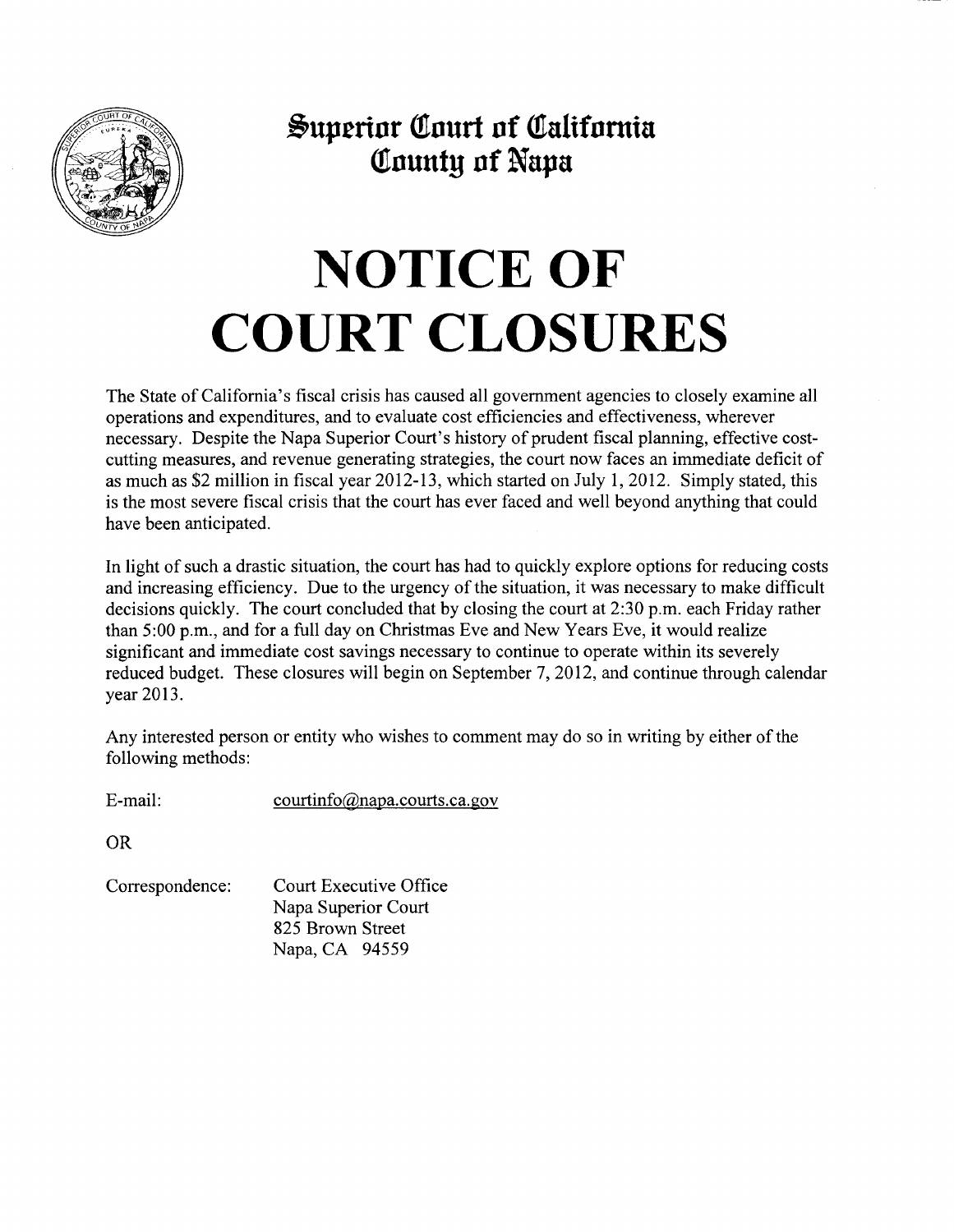JUDICIAL SALARY INCREASE!!! Yet Judges and Judicial CEO's are "Claiming" Court Reduction of Hours, Other Staff - but Not Them!



Indicial Council of California ADMINISTRATIVE OFFICE OF THE COURTS



November 27, 2013

Re: Judicial Salary Increase Effective July 1, 2013

Dear Colleagues:

l

Following discussions between the judicial and executive branches, we are pleased to inform you of a judicial salary increase of 1.4 percent, retroactive to July 1, 2013. This increase represents the average annual calculation of negotiated labor agreements for represented state employees in accordance with Government Code  $§ 68203(a).$ <sup>1</sup>

In July of this year, the State Department of Human Resources (CalHR) advised that judicial salaries would be increased by 0.22 percent, effective July 1, 2013. This figure was based on the average increase provided to represented state employees in 2013–2014. Because it overlooked a 0.97 percent increase from 2008–2009, which was not authorized for funding at that time due to the deepening recession, as well as a 0.21 percent increase between 2009–2010 and 2010–2011, the Judicial Council and the California Judges Association (CJA) jointly contacted the directors of the Department of Finance (DOF) and CalHR to address this oversight in the application of Section 68203(a).

As background, in 2008–2009, when all represented state employee bargaining groups completed their salary negotiations and the average of the salary increases was computed by the CalHR at 0.97% percent, the former Administration would not authorize a judicial pay increase pursuant to the statutory formula provided in section 68203(a). After protracted discussions with the Administration at that time, judicial branch leadership elected to defer rather than to formally contest addressing that decision. The Administrative Office of the Courts, acting on behalf of the Judicial Council, and CJA did so because the state was then descending into its worst recession since the 1930's, resulting in the successive years of significant staff attrition that courts throughout the state have experienced.

<sup>&</sup>lt;sup>1</sup> Government Code §68203(a) has for decades provided an automatic mechanism for inflation adjustment of judicial salaries, obviating a need for annual judicial salary negotiations with the executive branch. The average percentage salary increase for state employees in a fiscal year is used to calculate the judicial salary increase amount. As an illustration of the effects of this statute over time, at the outset of 1985, a superior court judge's salary stood at \$72,763. From that time to the present, section 68203(a) has operated on 20 separate occasions to raise judicial salaries, with the exception of two 8.5% salary increases, one afforded in 2001 and the other in 2007, both as a result of special legislation. Section 68203(a) does not produce a windfall, but, importantly, it insulates judicial salaries from the significant effects of inflation, over time, and represents sound public policy.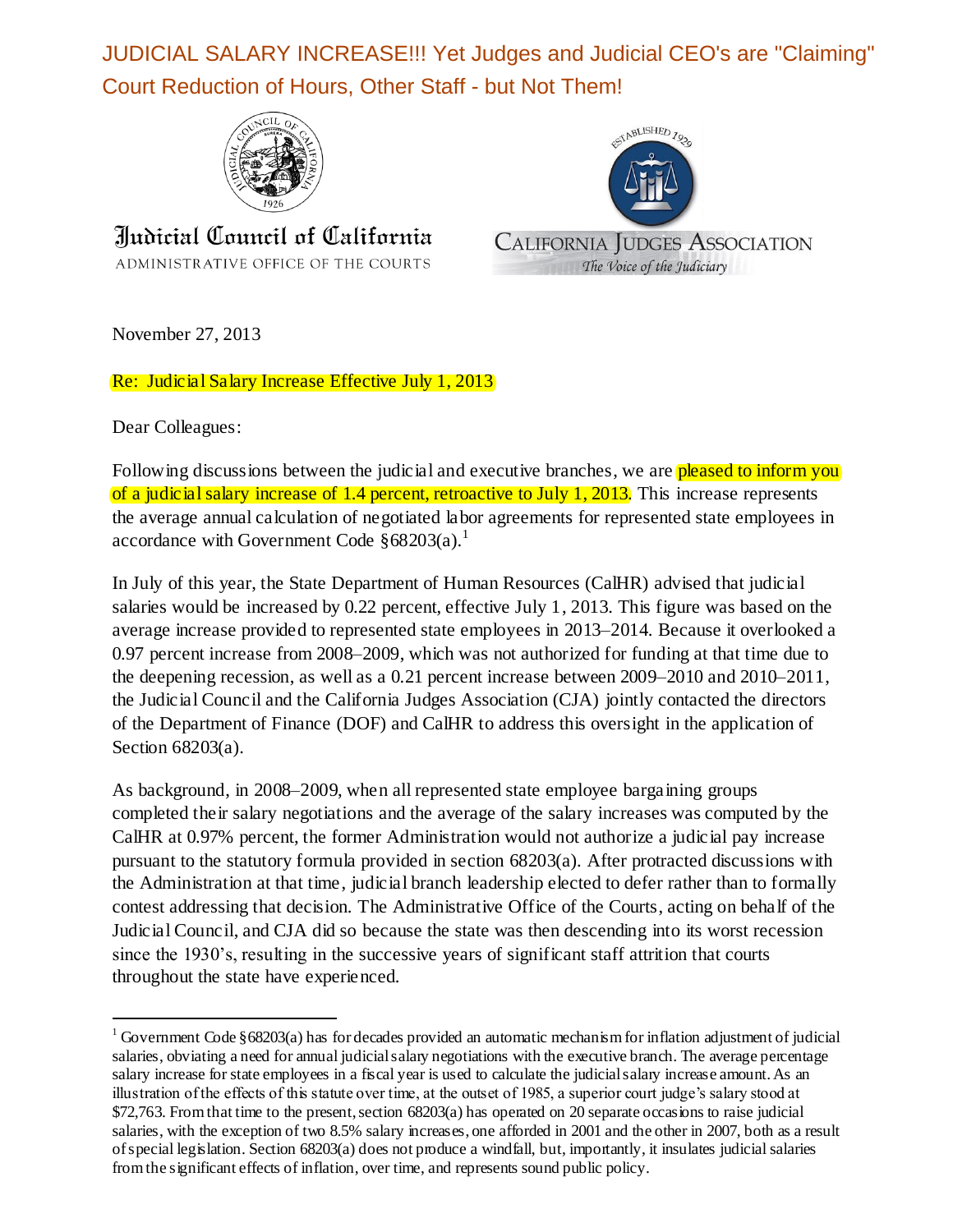In the current year, both of us were plain in our discussions with the Department of Finance Director that the statute is clear on its application to this period. At conclusion of these discussions, the director advised that judicial salaries would be increased, effective July 1, 2013, by 1.4 percent (representing the 0.97 percent from 2008–2009, 0.21 percent arising from state salary increases between 2009–2010 and 2010–2011 brought forward by the Administration, and  $0.22$  percent for  $2013-2014$ ), but that the Administration has no funds for, and will not consider a retroactive salary increase earlier than July 1, 2013.

In light of the fact that funds for payment for periods before July 1, 2013, do not exist in the current state budget, and given the state fiscal issues, the efforts of former judicial branch leadership to preserve the statute, and the current administration's commitment regarding its full and timely application going forward, we believe that this is the best possible outcome under current circumstances.

The AOC Human Resource Services Office will work with the State Controller's Office (SCO) in determining when the paychecks will first reflect this salary increase, and when a single additional check will be issued to each judge and justice, representing the increment of salary increase which has accrued since July 1. We will notify you of the specifics when they are provided.

Corresponding adjustments will be made by PERS for retired judges in JRS I according to the terms of that retirement plan.

State employee bargaining groups are currently negotiating salary increase agreements with the executive branch to be effective in 2014–2015. While most negotiations are concluded, three are still in progress. By our preliminary calculations, and considering the way in which many of these multi-year agreements have been structured, by no later than the  $2015-2016$ , we estimate that judicial salaries will be increased by an additional 4.5 percent pursuant to section 68203(a).

We are grateful to you as bench officers and CJA members, active and retired, for the sacrifices you have quietly made in these last years.

In the coming months, the Judicial Council and CJA will continue to devote our energies to successful budget advocacy in Sacramento as we work together to secure critically needed reinvestment in our justice system and preserve access to justice for all Californians.

Sincerely,

Steven E. Jahr Administrative Director of the Courts

Jenne, Min

Robert Glusman President, California Judges Association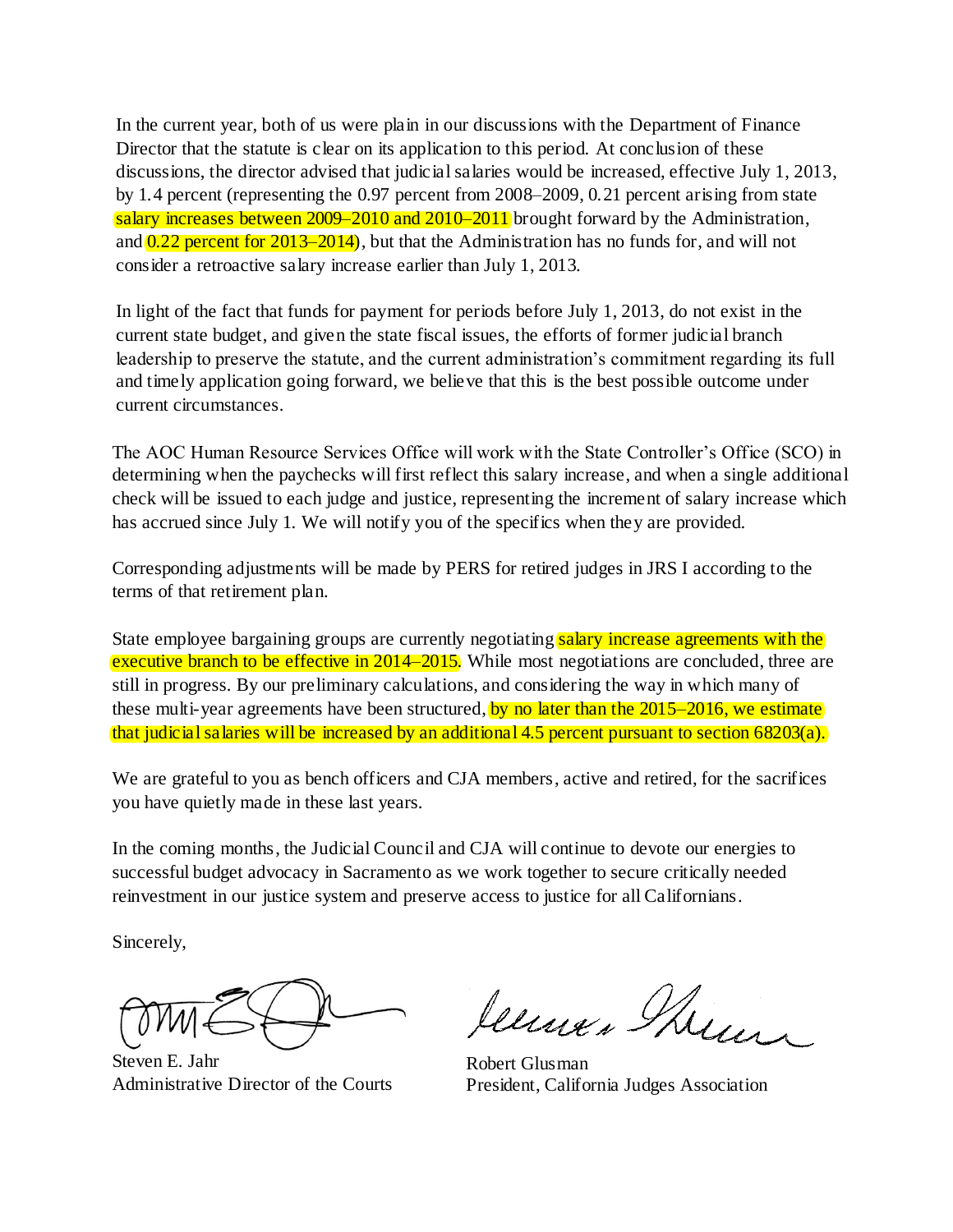Judicial Council Encouraging Courts to reduce hours and reduce - eliminate other staff to make the Public feel the loss and to show Legislative Leaders they need more money, even though Judges and Judicial CEO's take Salary Increases and all

the while spend Millions per YEAR on

Seminars in Hawaii, transporation etc, etc.



#### Judicial Council of California Administrative Office of the Courts

455 Golden Gate Avenue . San Francisco, California 94102-3688

www.courtinfo.ca.gov

## REPO RT TO THE JU DIC IAL C O U NC IL

For business meeting on: April 29, 2011

Government Code Section 68106: Implementation and Notice by Trial Courts of Closing Courtrooms or Clerks' Offices or Reducing Clerks' Office Hours (Report #3)

#### **Submitted by**

Kenneth L. Kann, Director Nancy E. Spero, Senior Attorney Executive Office Programs Division **Agenda Item Type**  Information Only

**Date of Report**  April 20, 2011

**Contact**  Nancy E. Spero, 415-865-7915 nancy.spero@jud.ca.gov

#### **Executive Summary**

In the 2010 Judiciary Budget Trailer Bill, Senate Bill 857, the Legislature provided fee increases and fund transfers for the courts and also added a new section  $68106$  to the Government Code.<sup>1</sup> The latter directs (1) trial courts to notify the public and the Judicial Council before closing courtrooms or clerks' offices or reducing clerks' office hours on days that are not judicial holidays, and (2) the council to post on its website<sup>2</sup> and relay to the Legislature all such court notices. This is the third report providing information about the implementation of these notice requirements.<sup>3</sup> Since the first two reports, one more court, Tehama, has given such notice, which it issued on April 18, 2011.

<sup>&</sup>lt;u>.</u>  $<sup>1</sup>$  A copy of Government Code section 68106 is included as Attachment A to this report.</sup>

 $2$  The California Courts website is  $\frac{www.courts.ca.gov.}{www.courts.ca.gov.}$ 

<sup>&</sup>lt;sup>3</sup> The first report, dated December 3, 2010, can be found at  $\frac{http://www.courts.ca.gov/20101214govcode68106.pdf}{http://www.courts.ca.gov/20101214govcode68106.pdf}$ and was provided to the council at its December 14, 2010, business meeting. The second report, dated February 2, 2011, can be found at http://www.courts.ca.gov/infogovcode68106.pdf and was provided to the council at its February 25, 2011, business meeting.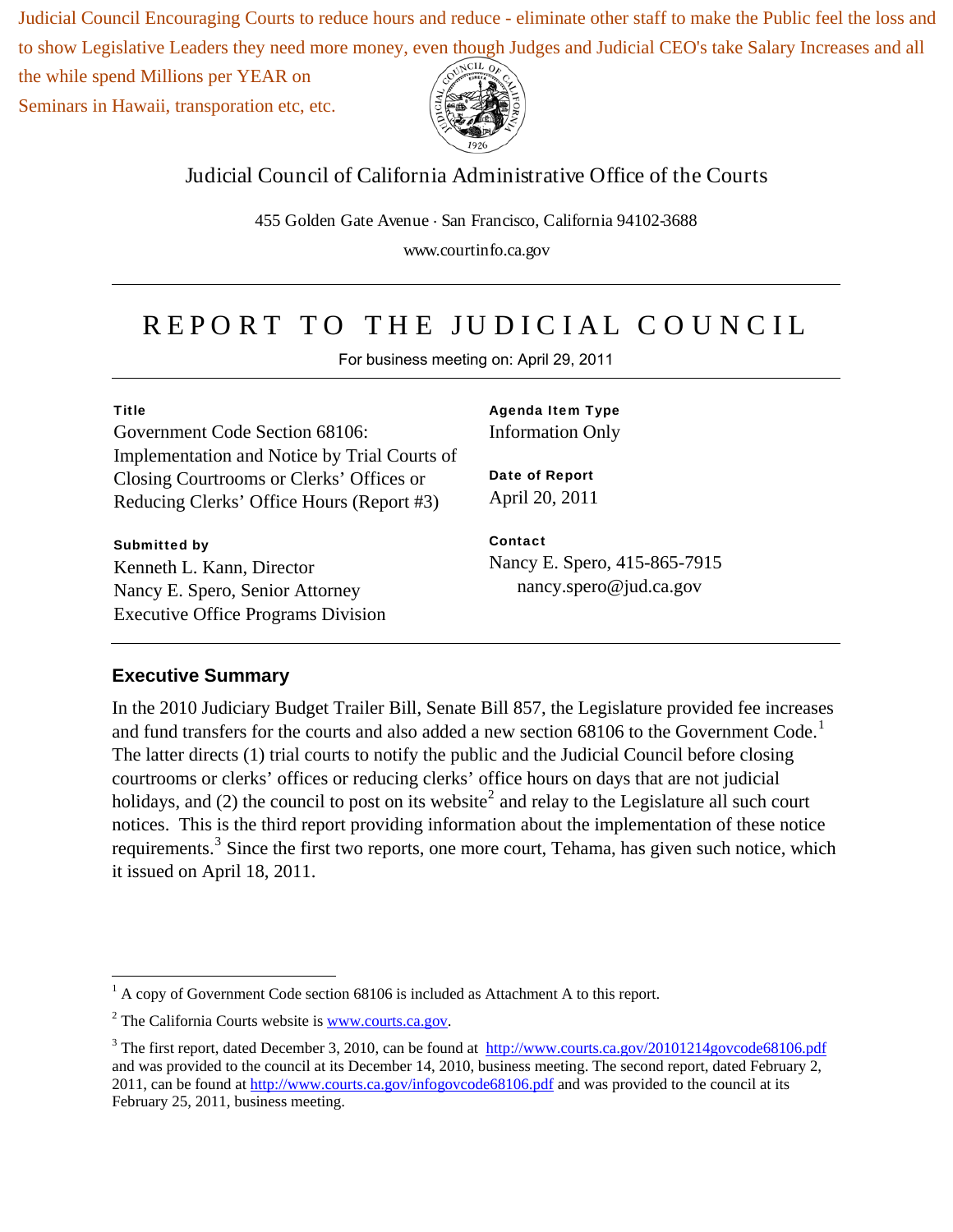#### **Mandate in Government Code Section 68106 (Budget Act of 2010)**

In providing fee increases and fund transfers for the courts, the Legislature in its Budget Act of 2010 expressly declared its intention that trial courts remain open to the public on days that are not judicial holidays and that access to court services for civil litigants be preserved to the extent practicable. To that end, Government Code section 68106 imposes the following notice requirements on trial courts and the Judicial Council:

- Trial courts must provide notice to the public at least 60 days before closing any courtroom or closing or reducing the hours of clerks' offices, although "[n]othing in this section is intended to affect, limit, or otherwise interfere with regular court management decisionmaking, including calendar management and scheduling decisions."<sup>4</sup> The trial court is to provide this notice "by conspicuous posting within or about its facilities, on its public Internet Web site, and to the Judicial Council . . . ."<sup>5</sup> The notification shall include information about the scope of the closure or reduction in hours and about the financial constraints or other reasons that make the closure or reduction necessary.
- The Judicial Council must, within 15 days of receiving a notice from a trial court, "conspicuously" post the notice "on its Internet Web site" and forward a copy to the chairs and vice-chairs of the legislative Committees on the Judiciary, the chair of the Assembly Committee on Budget, and the chair of the Senate Committee on Budget and Fiscal Review.

#### **Implementation Efforts**

The Administrative Office of the Courts (AOC), which carries out the directives of the Judicial Council, notified all trial court presiding judges and court executive officers of this statutory mandate and provided legal guidance regarding compliance from the AOC Office of the General Counsel. Trial courts have been requested to send any notices of the kind described in section 68106 to their AOC Regional Administrative Director.

The AOC has placed on the home page of the California Courts website a link to a "Limited Court Service Days" page with information about Government Code section  $68106$ ,  $68$  as well as notices received from trial courts about courtroom or clerks' office closures or reductions in clerks' office hours. Below is the current matrix from the California Courts website listing the six courts, to date, that have given notice to the Judicial Council and linking to their notices. Since the last report to the council, the Tehama court has been added.<sup>7</sup>

 $4 \text{ Gov. Code, } $68106(c).$ 

 $^{5}$ *Id.*, § 68106(b).

<sup>&</sup>lt;sup>6</sup> This page is available at http://www.courts.ca.gov/12973.htm

 $<sup>7</sup>$  A copy of the new notice from the Tehama trial court is also included as Attachment B to this report.</sup>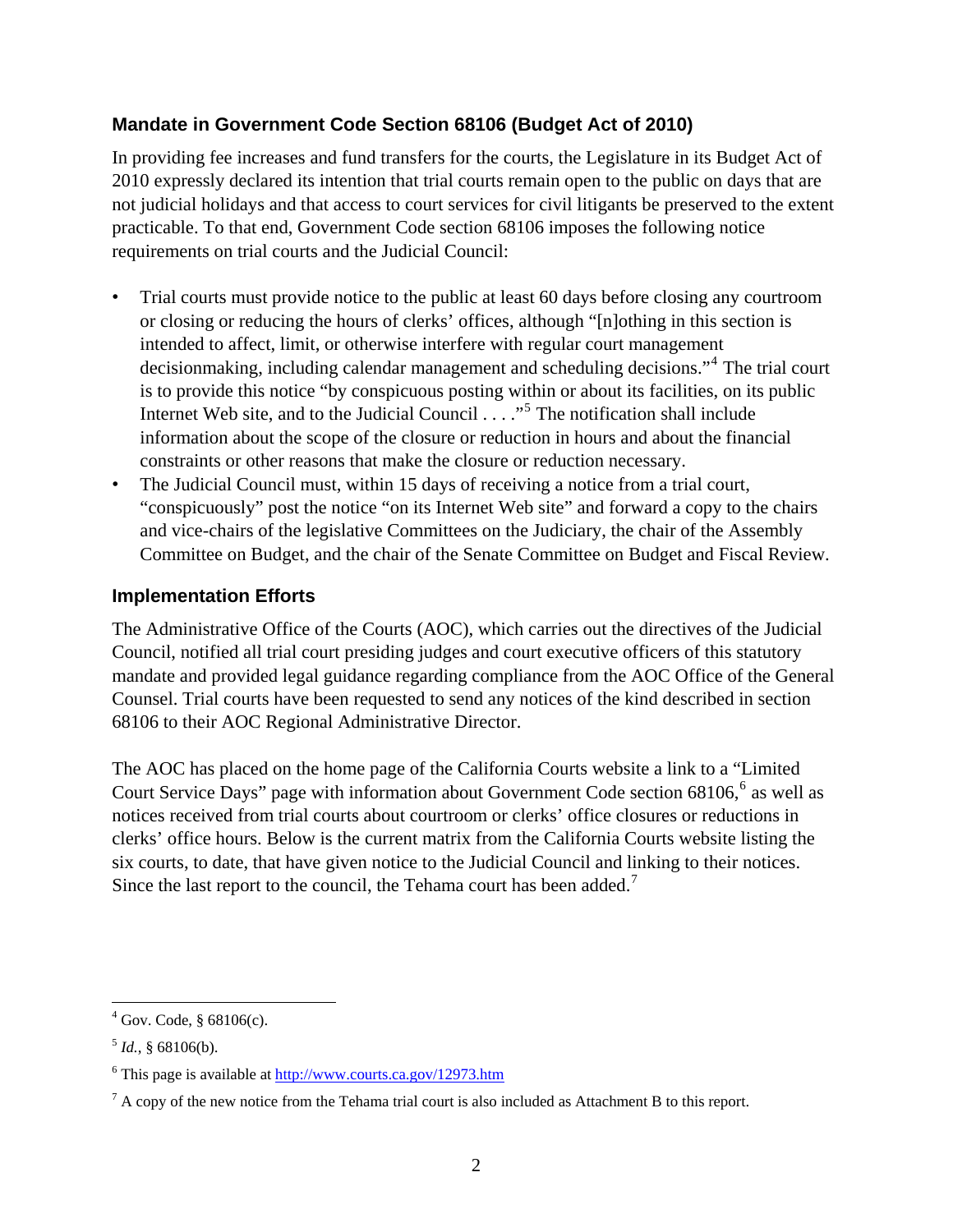| <b>Superior Court</b> | <b>Date Notice Received</b> | <b>Notice to the Judicial Council</b> |
|-----------------------|-----------------------------|---------------------------------------|
| Lassen                | 11/12/10                    | <b>PDF</b>                            |
| Mendocino             | 01/21/11                    | <b>PDF</b>                            |
| San Francisco         | 11/22/10                    | <b>PDF</b>                            |
| San Mateo             | 12/01/10                    | <b>PDF</b>                            |
| Santa Cruz            | 10/28/10                    | <b>PDF</b>                            |
| Tehama                | 04/18/11                    | <b>PDF</b>                            |

The AOC has forwarded these six notices to the required legislative leaders.

#### **Attachments**

- 1. Attachment A: Government Code section 68106
- 2. Attachment B: Notice from the Tehama trial court as required under Government Code section 68106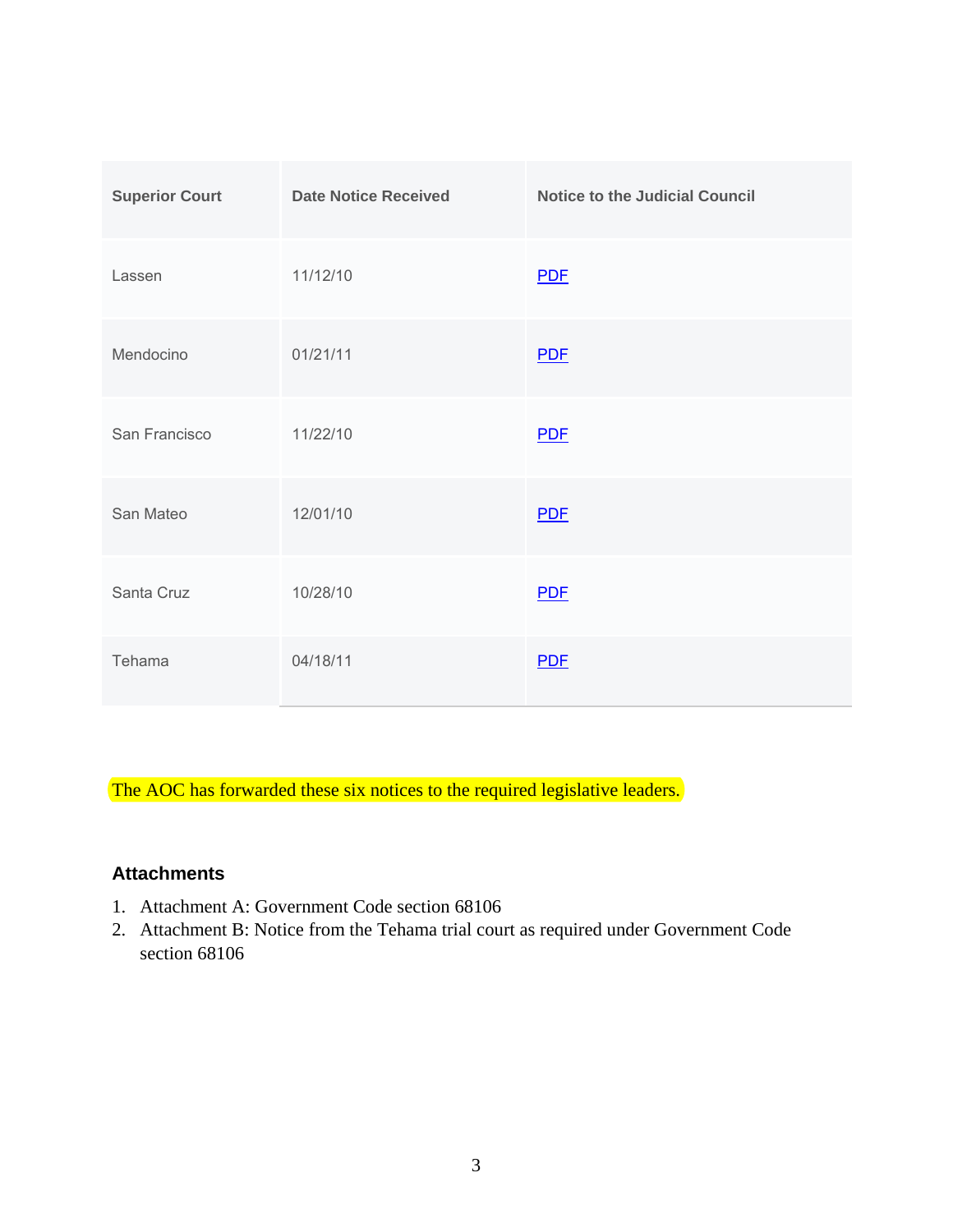Government Code section 68106.

 (a) (1) In making appropriations for the support of the trial courts, the Legislature recognizes the importance of increased revenues from litigants and lawyers, including increased revenues from civil filing fees. It is therefore the intent of the Legislature that, to the extent practicable, access to court services for civil litigants be preserved in the allocation of resources by and for trial courts.

 (2) Furthermore, it is the intent of the Legislature in enacting the Budget Act of 2010, which includes increases in civil and criminal court fees and penalties, that trial courts remain open to the public on all days except judicial holidays, Saturdays, and Sundays, and except as authorized pursuant to Section 68115.

 (b) Trial courts shall provide written notification to the public by conspicuous posting within or about its facilities, on its public Internet Web site, and to the Judicial Council, not less than 60 days prior to closing any courtroom, or closing or reducing the hours of clerks' offices during regular business hours on any day except judicial holidays, Saturdays, and Sundays, and except as authorized pursuant to Section 68115. The notification shall include the scope of the closure or reduction in hours, and the financial constraints or other reasons that make the closure or reduction necessary. Within 15 days of receipt of a notice from a trial court, the Judicial Council shall conspicuously post on its Internet Web site and provide the chairs and vice chairs of the Committees on Judiciary, the Chair of the Assembly Committee on Budget, and the Chair of the Senate Committee on Budget and Fiscal Review a copy of any notice received pursuant to this subdivision. The Legislature intends to review the information obtained pursuant to this section to ensure that California trial courts remain open and accessible to the public.

 (c) Nothing in this section is intended to affect, limit, or otherwise interfere with regular court management decisionmaking, including calendar management and scheduling decisions.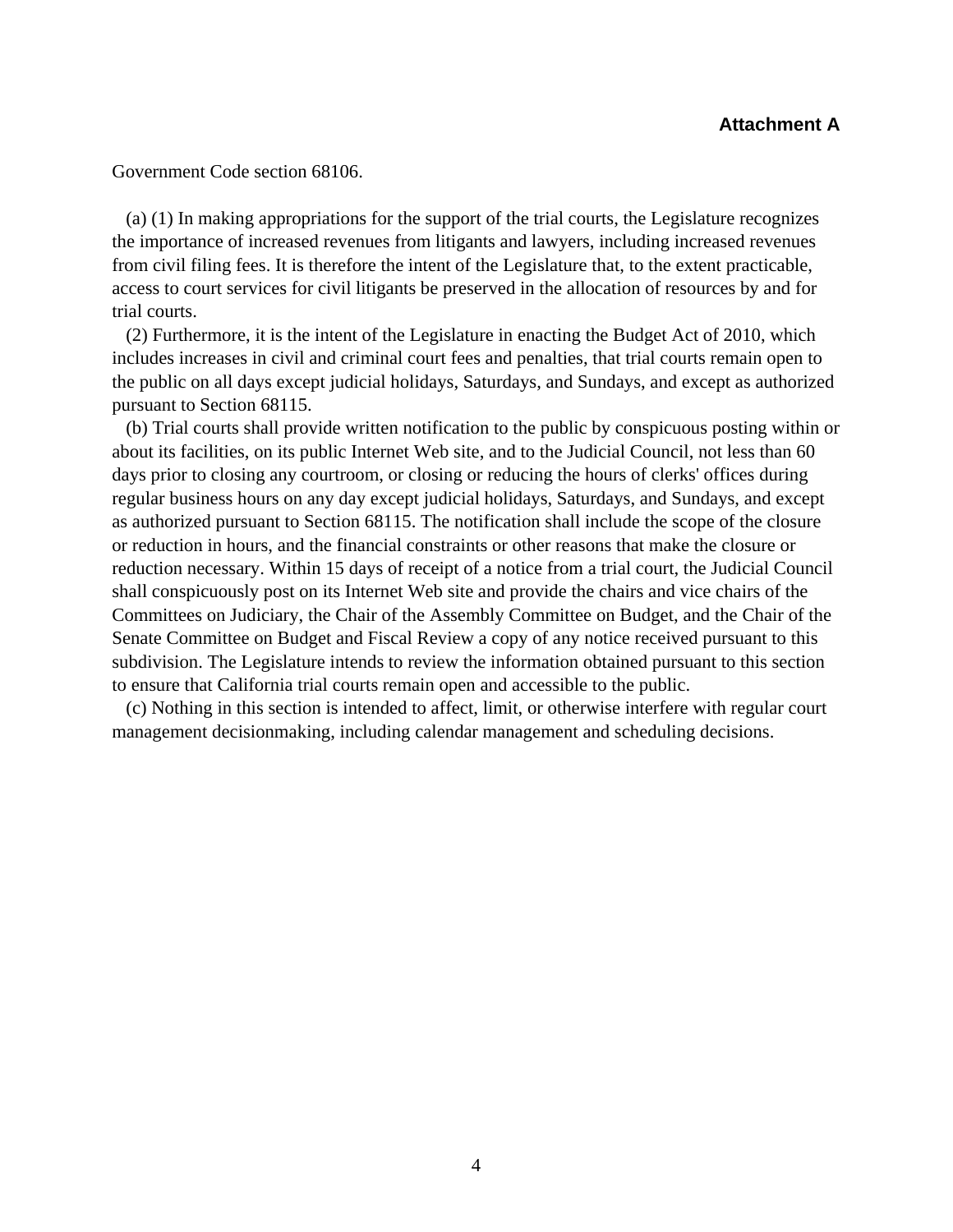

## **SUPERIOR COURT OF CALIFORNIA COUNTY OF TEHAMA**

## **\*\*\*PUBLIC NOTICE\*\*\* PURSUANT TO GOVERNMENT CODE 68106**

**FOR IMMEDIATE RELEASE DATE: April 18, 2011** 

### NOTICE OF CHANGE OF TEHAMA SUPERIOR COURT CLERKS' OFFICE HOURS **EFFECTIVE JULY 1, 2011**

#### **MONDAY THROUGH THURSDAY: 8:00 A.M. – 4:00 P.M.**

**FRIDAY:** 

**8:00 A.M. – 3:00 P.M.** 

**This notices a reduction in hours from 8:00 a.m. to 5:00 p.m. Monday through Friday.** 

**This change applies to all three clerks' office locations in the cities of Red Bluff and Corning.** 

 **A document drop box will be provided at all locations to receive documents after 4:00 p.m. on Monday through Thursday and after 3:00 p.m. on Fridays. All documents dropped on or before 5:00 p.m. will be received and filed the day they are dropped. All documents will be removed from all drop boxes just after 5:00 p.m. daily. Any document dropped after 5:00 p.m. will be received and filed the following court business day.** 

 **The Tehama Superior Court has taken this action due to ongoing budget cuts and a reduced work force. Through attrition, the court clerks' office staff has been reduced by approximately 18% over the past three years, with no replacements being hired due to fiscal constraints. The number of filings that the court has received in the same period, however, has remained constant. The slight adjustment to the clerks' office hours announced in this notice will allow staff to eliminate backlog that has accrued in some areas and remain current with new work. It also will allow all employees to participate in meetings and trainings, facilitating internal communication and allowing staff to keep abreast of any changes in law or policies and procedures, which is necessary to ensure a continued high level of service for all court users.**